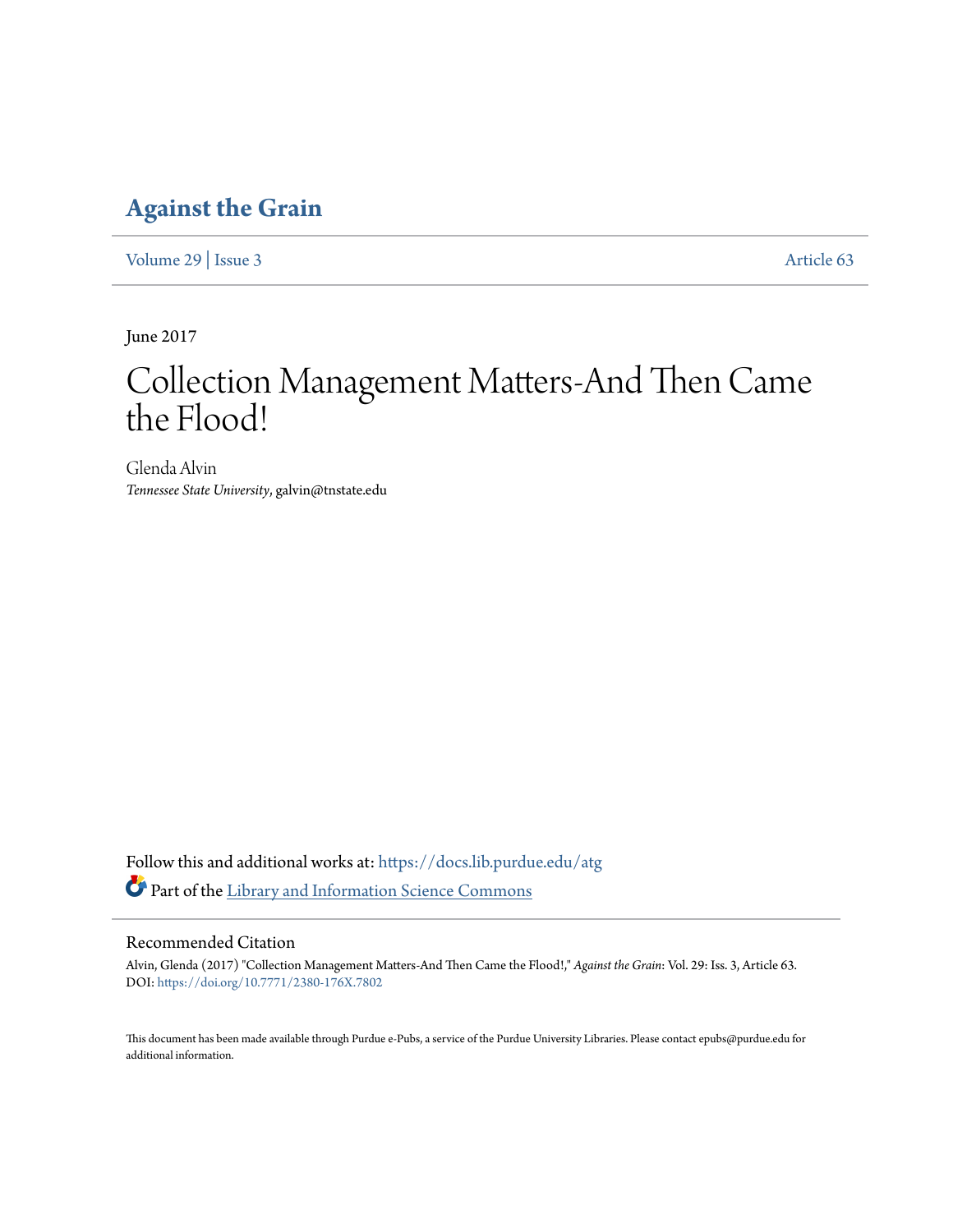# Collection Management Matters — …And Then Came the Flood!



Column Editor: **Glenda Alvin** (Associate Professor, Assistant Director for Collection Management and Administration, Head, Acquisitions and Serials, Brown-Daniel Library, Tennessee State University, 3500 John A. Merritt Blvd., Nashville, TN 37209; Phone: 615-963-5230) <galvin@tnstate.edu>

**During my forty years as a librarian, I** thought I had seen it all. At least that is how I felt when the Library Dean asked me to substitute for him at a two-day thought I had seen it all. At least that is how I felt when the Library Dean **Lyrasis** workshop on "Disaster Preparedness" that was being held at **Fisk University** for Nashville area historically black colleges and universities (HBCUs). In addition to **Tennessee State University**, librarians and staff from **Meharry Medical College** and **American Baptist College** attended.

During the workshop, which was led by **Annie Peterson**, we discussed various destructive scenarios and how to manage them. We also did a hands on exercise, where we divided into teams to make decisions about materials (books, videotapes, CDs, etc.,) that were sitting in a trash can with water. Since our library has a relatively new roof, I was all but certain that catastrophic flooding would be the least of my worries.

Then one late September 2016, near closing time around 10:45 PM, a student went into the men's room on the third floor of the library and flushed a urinal, which overflowed and would not stop. Water rushed out of the restroom on to the carpet in the stacks. He reported the problem to the Reference staff on the second floor. They could see that water was beginning to drip down from the third floor onto the books and the carpeted area in front of the Government Document area, so they moved those to tables. When Emergency or Facilities Management arrived around midnight, they gathered the waste baskets from around the floor, many already filled with trash, and placed them under the dripping ceiling. Everybody went home.

At 6:40 AM the next morning, the Acquisitions Senior Library Assistant called me at home for the first time in our nineteen years of working together to say that water was streaming down from the ceiling on the second floor onto the books on the first floor and that it was all coming from the third. She had gotten a cart and was moving as many as she could. When I arrived, I found the third floor carpeted area in the L through R section, completed soaked and squishy. This included a Special Collections room dedicated to a State Senator. Boxes that held his donations showed serious water seepage. The second floor had small ponds, because the waste baskets left the night before had quickly overflowed to the point where the carpet had shallow pools that caused water to flow, not drip, down to the first floor where there was real collection damage. Some of the books in the E through H section were soaking wet, while others were visibly moist.

One of the custodians helped me empty flooded waste baskets on the second floor, so that they could take on more water. When that

was under control, I went down to the first floor and got the Circulation and Collection Management staff, along with the Cataloging and Systems librarians to form a triage system. We put tables together to put the books on, so they could dry out and then we gathered up every fan we could find and placed them where they could blow on the tables.

The two Catalogers went to the shelves to pull the books that showed evidence of dampness. The Systems/Metadata Librarian supervised the team that sorted the books that could be salvaged, from those that needed to go on the tables. The Circulation staff pulled the books off the shelves that were in the flooded area, which might have gotten damp from spillage, if it continued to spread. They also arranged the books on the tables to dry out. We ended up with a large cart of books which were soaked to the point that some were already beginning to show discoloration.

We were in the process of searching for replacements for the damaged books, when it was brought to my attention that as a public university, we were subject to state property procedures for floods. Two claims adjusters from the company contracted by the state of Tennessee to handle flood damage surveyed the areas the next day and explained the procedure for books. A restoration company would check each book in the flood area with instruments designed to detect dampness and pull those that tested for a certain percentage. Damp books would be pulled from the shelves, boxed up and sent to be freeze dried at a facility in Fort Worth, Texas for several weeks. When the books were returned, we would make an assessment of what could be retained and what needed to be replaced. The claims adjusters said they had dealt with a flood situation at another university, so they were familiar with issues that might arise in an academic library.

All of this took place very quickly, so some procedures were afterthoughts. For instance, the restoration company checked the books for moisture and packed them over the weekend. Nobody counted the books being taken off the shelf, so the restoration company had to do it after the books had left the library and they counted 3,641. We also did not have a list of the books removed, so the Systems /Metadata Librarian created a spreadsheet in our online system (Sierra) that listed all of the books in the ranges within the flood zone. She globally changed the location for each book on the spreadsheet to "Flood Area." The Circulation Staff then did an inventory with our Circa equipment to determine which titles remained on the shelves and their status was changed back to available. Those that were missing were designated as "Flood Damaged," if they

were not checked out or already designated as "Lost." All three areas were cordoned off from public access. Humidifiers ran for 24 hours for several days.

After the books were returned from the restoration facility, the Circulation Staff unboxed them and used Circa inventory to scan them in, because we thought the job would get done quicker. When that project was finished, the staff then sorted out the books which did not show any sign of water damage. They were re-shelved after the status was changed from "Flood Damaged" to "Available." The damaged books were put on a cart for me to evaluate and the government documents were put on a separate cart for that librarian to assess. The Systems/Metadata Librarian created a revised list of flood damaged books and we matched her spreadsheet to the books on the cart.

Our next task was to document the replacement cost of each title. We deleted books from the list that were duplicates of print titles or we already had in eBook format. We identified books that were no longer available in paper, but were available electronically. We identified titles that were minimally affected and could go back to the shelves, as well as those that only had cover damage and needed to be sent to the bindery.

For books that remained on the spreadsheet, we went to *Amazon.com* and listed the new or used price. If a title had a new edition, we cited that edition and its price. If a book had dated content, we substituted a contemporary title, color coded it purple and listed its price. For those books that we could not locate in **Amazon** or identify a suitable replacement, we listed the current average price of an academic library book (\$72.31) in *Library and Book Trade Annual 2016* (Bowker). We submitted the completed spreadsheet with explanations to the claims adjuster, who requested that we take a 15%-20% depreciation for the \$72.31 quote, which brought our replacement cost for books no longer available to \$57.85 or \$61.46. Our total replacement cost for 294 books was quoted at \$22,147.81.

There were two important takeaways for me. First, the library staff should create a list of the books in all of the flood areas immediately. Secondly, if an outside company is removing books, the library should request that the company provide a count of the books before they remove them from the campus. When the books were returned, I noticed that the outside of the box had the count for the number contained within. I would like to have matched up numbers before they left the campus. Some boxes had four books and were mostly full of

*continued on page 61*